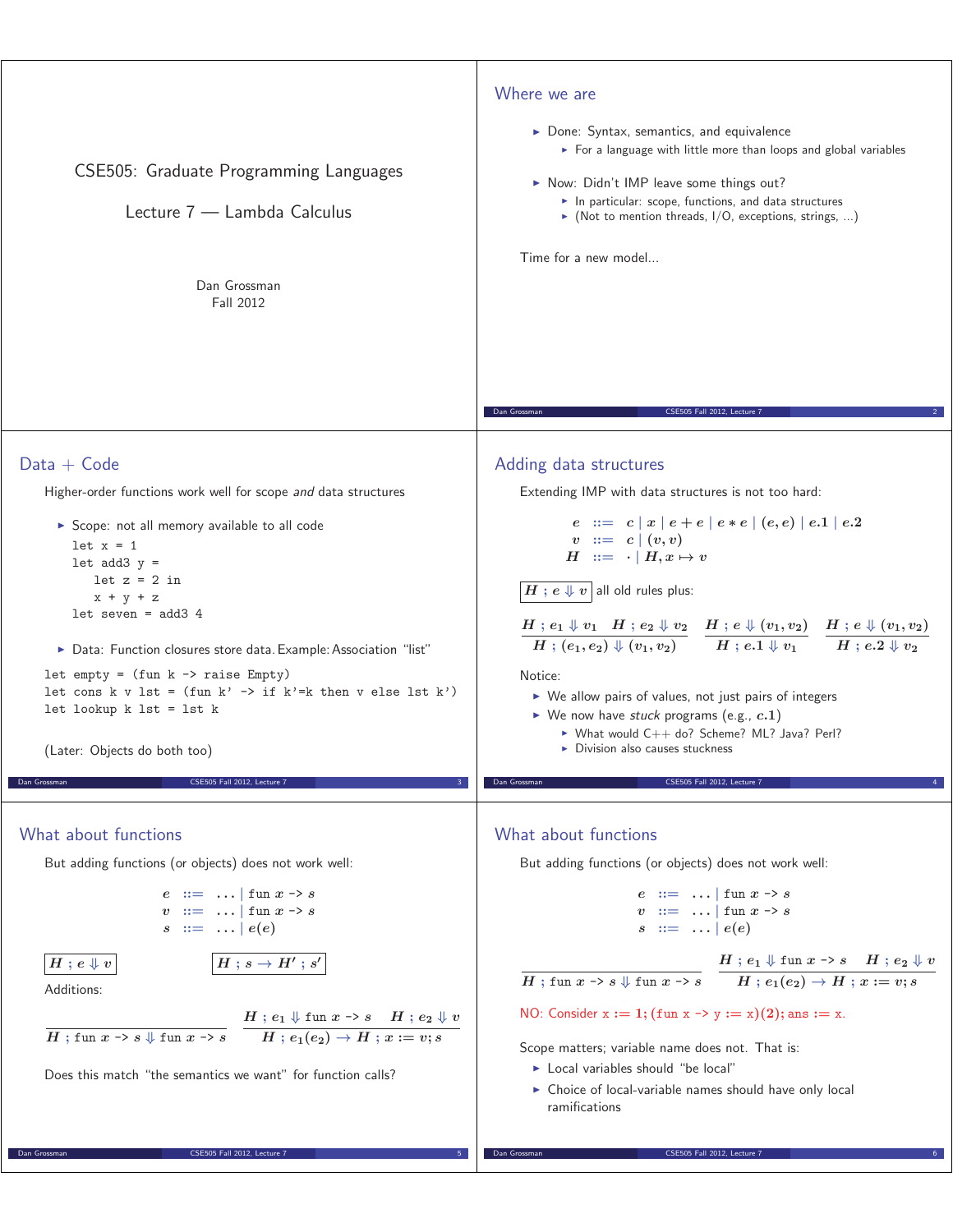| Another try                                                                                                                                                                                                                                                                                                                                                                                                                                                                                                                                                    | The wrong model                                                                                                                                                                                                                                                                                                                                                                                                                                                                                                                                                                                                                                                                                                 |
|----------------------------------------------------------------------------------------------------------------------------------------------------------------------------------------------------------------------------------------------------------------------------------------------------------------------------------------------------------------------------------------------------------------------------------------------------------------------------------------------------------------------------------------------------------------|-----------------------------------------------------------------------------------------------------------------------------------------------------------------------------------------------------------------------------------------------------------------------------------------------------------------------------------------------------------------------------------------------------------------------------------------------------------------------------------------------------------------------------------------------------------------------------------------------------------------------------------------------------------------------------------------------------------------|
| $H$ ; $e_1 \Downarrow$ fun $x \rightarrow s$ $H$ ; $e_2 \Downarrow v$ $y$ "fresh"<br>$H: e_1(e_2) \to H: y := x; x := v; s; x := y$<br>Figure "fresh" is not very IMP-like but okay (think malloc)<br>not a good match to how functions are implemented<br>▶ yuck: the way we want to think about something as<br>fundamental as a call?<br>NO: wrong model for most functional and OO languages<br>Even wrong for C if $s$ calls another function that accesses the<br>global variable $x$ )<br>CSE505 Fall 2012, Lecture 7<br>Dan Grossman<br>$\overline{7}$ | $\frac{H \; ; \; e_1 \Downarrow \mathrm{fun} \; x \to s \qquad H \; ; \; e_2 \Downarrow v \qquad y \; \; \text{``fresh''}}{H \; ; \; e_1(e_2) \to H \; ; \; y := x; x := v; s; x := y}$<br>$f_1 := (\text{fun } x \rightarrow f_2 := (\text{fun } z \rightarrow \text{ans} := x + z));$<br>$f_1(2);$<br>$x := 3;$<br>$f_{2}(4)$<br>"Should" set ans to 6:<br>$\triangleright$ f <sub>1</sub> (2) should assign to f <sub>2</sub> a function that adds 2 to its<br>argument and stores result in ans<br>"Actually" sets ans to 7:<br>$\triangleright$ f <sub>2</sub> (2) assigns to f <sub>2</sub> a function that adds the current value of<br>x to its argument<br>Dan Grossman<br>CSE505 Fall 2012. Lecture 7 |
|                                                                                                                                                                                                                                                                                                                                                                                                                                                                                                                                                                |                                                                                                                                                                                                                                                                                                                                                                                                                                                                                                                                                                                                                                                                                                                 |
| Punch line<br>Cannot properly model local scope via a global heap of integers.<br>Functions are not syntactic sugar for assignments to globals<br>So let's build a new model that focuses on this essential concept<br>$\triangleright$ (can add back IMP features later)<br>Or just borrow a model from Alonzo Church<br>And drop mutation, conditionals, integers (!), and loops (!)                                                                                                                                                                         | The Lambda Calculus<br>The Lambda Calculus:<br>$e ::= \lambda x. e   x   e e$<br>$v ::= \lambda x. e$<br>You apply a function by substituting the argument for the bound<br>variable<br>• (There is an equivalent environment definition not unlike<br>heap-copying; see future homework)                                                                                                                                                                                                                                                                                                                                                                                                                       |
| Dan Grossman<br>CSE505 Fall 2012. Lecture 7                                                                                                                                                                                                                                                                                                                                                                                                                                                                                                                    | Dan Grossman<br>CSE505 Fall 2012, Lecture 1                                                                                                                                                                                                                                                                                                                                                                                                                                                                                                                                                                                                                                                                     |
| <b>Example Substitutions</b><br>$e := \lambda x. e  x  e e$<br>$v := \lambda x. e$<br>Substitution is the key operation we were missing:<br>$(\lambda x. x)(\lambda y. y) \rightarrow (\lambda y. y)$<br>$(\lambda x. \lambda y. y x)(\lambda z. z) \rightarrow (\lambda y. y \lambda z. z)$<br>$(\lambda x. x x)(\lambda x. x x) \rightarrow (\lambda x. x x)(\lambda x. x x)$<br>After substitution, the bound variable is gone, so its "name" was<br>irrelevant. (Good!)                                                                                    | A Programming Language<br>Given substitution $(e_1[e_2/x] = e_3)$ , we can give a semantics:<br>$ e \rightarrow e'$<br>$e[v/x] = e'$ $e_1 \rightarrow e'_1$ $e_2 \rightarrow e'_1$ $e_3 \rightarrow e'_2$ $e'_2 \rightarrow e'_2$<br>A small-step, call-by-value (CBV), left-to-right semantics<br>Terminates when the "whole program" is some $\lambda x. e$<br>But (also) gets stuck when there's a free variable "at top-level"<br>Non't "cheat" like we did with $H(x)$ in IMP because scope<br>is what we are interested in<br>This is the "heart" of functional languages like OCaml<br>> But "real" implementations do not substitute; they do<br>something equivalent                                   |
|                                                                                                                                                                                                                                                                                                                                                                                                                                                                                                                                                                |                                                                                                                                                                                                                                                                                                                                                                                                                                                                                                                                                                                                                                                                                                                 |

Τ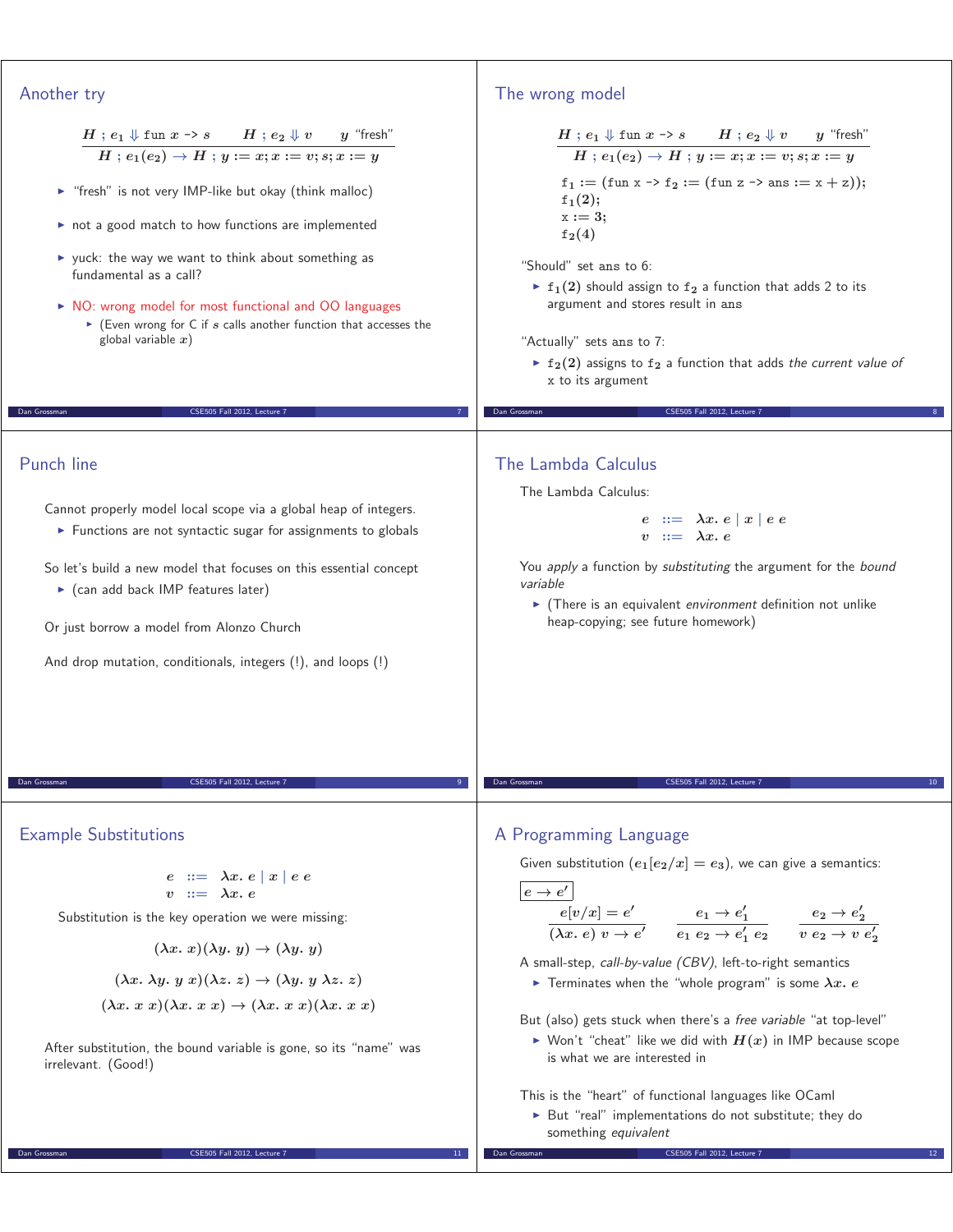| Roadmap                                                                                              | Concrete-Syntax Notes                                                                                                                                                                        |
|------------------------------------------------------------------------------------------------------|----------------------------------------------------------------------------------------------------------------------------------------------------------------------------------------------|
| Motivation for a new model (done)                                                                    | We (and OCaml) resolve concrete-syntax ambiguities as follows:<br>1. $\lambda x. e_1 e_2$ is $(\lambda x. e_1 e_2)$ , not $(\lambda x. e_1) e_2$                                             |
| ▶ CBV lambda calculus using substitution (done)                                                      | 2. $e_1$ $e_2$ $e_3$ is $(e_1$ $e_2)$ $e_3$ , not $e_1$ $(e_2$ $e_3)$                                                                                                                        |
| $\triangleright$ Notes on concrete syntax                                                            | • Convince yourself application is not associative<br>More generally:                                                                                                                        |
|                                                                                                      | 1. Function bodies extend to an unmatched right parenthesis                                                                                                                                  |
| > Simple Lambda encodings (it is Turing complete!)                                                   | Example: $(\lambda x. y(\lambda z. z) w) q$<br>2. Application associates to the left                                                                                                         |
| • Other reduction strategies                                                                         | Example: $e_1 e_2 e_3 e_4$ is $(((e_1 e_2) e_3) e_4)$                                                                                                                                        |
| • Defining substitution                                                                              |                                                                                                                                                                                              |
|                                                                                                      | Like in IMP, assume we really have ASTs<br>(with non-leaves labeled $\lambda$ or "application")                                                                                              |
|                                                                                                      | Rules may seem strange at first, but it is the most convenient<br>concrete syntax                                                                                                            |
|                                                                                                      | Based on 70 years experience                                                                                                                                                                 |
| Dan Grossman<br>CSE505 Fall 2012, Lecture 7<br>$13-$                                                 | CSE505 Fall 2012, Lecture 7<br>Dan Grossman<br>14                                                                                                                                            |
| Lambda Encodings                                                                                     | <b>Encoding booleans</b>                                                                                                                                                                     |
| Fairly crazy: we left out constants, conditionals, primitives, and                                   | The "Boolean ADT"                                                                                                                                                                            |
| data structures                                                                                      | $\triangleright$ There are two booleans and one conditional expression.                                                                                                                      |
| In fact, we are Turing complete and can encode whatever we need<br>(just like assembly language can) | $\triangleright$ The conditional takes 3 arguments (e.g., via currying). If the<br>first is one boolean it evaluates to the second. If it is the<br>other boolean it evaluates to the third. |
| Motivation for encodings:                                                                            |                                                                                                                                                                                              |
| $\blacktriangleright$ Fun and mind-expanding                                                         | Any set of three expressions meeting this specification is a proper<br>encoding of booleans                                                                                                  |
| > Shows we are not oversimplifying the model<br>("numbers are syntactic sugar")                      |                                                                                                                                                                                              |
| $\triangleright$ Can show languages are too expressive                                               | Here is one of an infinite number of encodings:                                                                                                                                              |
| (e.g., unlimited $C++$ template instantiation)                                                       | "true"<br>$\lambda x. \lambda y. x$<br>"false" $\lambda x. \lambda y. y$                                                                                                                     |
| Encodings are also just "(re)definition via translation"                                             | $"$ if"<br>$\lambda b. \lambda t. \lambda f. b t f$                                                                                                                                          |
|                                                                                                      | Example: "if" "true" $v_1$ $v_2 \rightarrow^* v_1$                                                                                                                                           |
| Dan Grossman<br>CSE505 Fall 2012, Lecture<br>15                                                      | Dan Grossman<br>CSE505 Fall 2012, Lecture 7<br>16                                                                                                                                            |
| <b>Evaluation Order Matters</b>                                                                      | <b>Encoding Pairs</b>                                                                                                                                                                        |
| Careful: With CBV we need to "thunk"                                                                 | The "pair ADT":                                                                                                                                                                              |
|                                                                                                      | $\triangleright$ There is 1 constructor (taking 2 arguments) and 2 selectors                                                                                                                 |
|                                                                                                      | Ist selector returns the 1st arg passed to the constructor                                                                                                                                   |
| "if" "true" $(\lambda x. x)$ $((\lambda x. x x)(\lambda x. x x))$<br>an infinite loop                | > 2nd selector returns the 2nd arg passed to the constructor                                                                                                                                 |
| diverges, but                                                                                        | "mkpair"<br>$\lambda x. \lambda y. \lambda z. z x y$<br>$\lambda p. p(\lambda x. \lambda y. x)$<br>"fst"<br>$\lambda p. p(\lambda x. \lambda y. y)$<br>"snd"                                 |
| "if" "true" $(\lambda x. x)$ $(\lambda z. ((\lambda x. x x)(\lambda x. x x)) z))$                    |                                                                                                                                                                                              |
| a value that when called diverges                                                                    | Example:                                                                                                                                                                                     |
| does not                                                                                             | "snd" ("fst" ("mkpair" ("mkpair" $v_1$ $v_2$ ) $v_3$ )) $\rightarrow^*$ $v_2$                                                                                                                |
|                                                                                                      |                                                                                                                                                                                              |
|                                                                                                      |                                                                                                                                                                                              |
| Dan Grossman<br>CSE505 Fall 2012, Lecture 7<br>17                                                    | Dan Grossman<br>CSE505 Fall 2012, Lecture 7<br>18                                                                                                                                            |
|                                                                                                      |                                                                                                                                                                                              |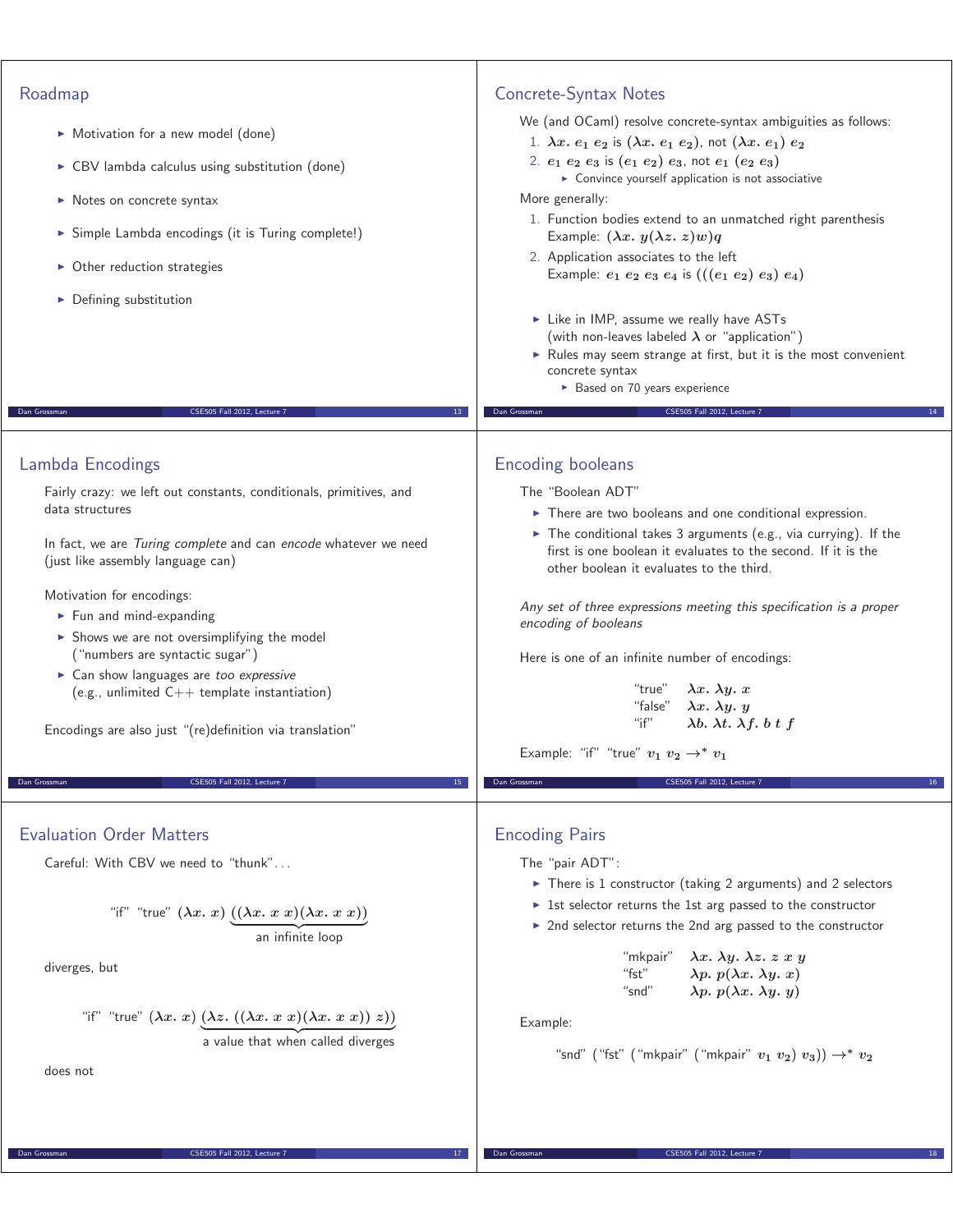| <b>Reusing Lambdas</b><br>Is it weird that the encodings of Booleans and pairs both used<br>$\lambda x. \lambda y. x$ and $\lambda x. \lambda y. y$ for different purposes?<br>Is it weird that the same bit-pattern in binary code can represent<br>an int, a float, an instruction, or a pointer?<br>Von Neumann: Bits can represent (all) code and data                                                                                                                                                                                                                                                                                                                                                                                                                                                                                                                                                                                    | <b>Encoding Lists</b><br>Rather than start from scratch, notice that booleans and pairs are<br>enough to encode lists:<br>Empty list is "mkpair" "false" "false"<br>Non-empty list is $\lambda h$ . $\lambda t$ . "mkpair" "true" ("mkpair" h t)<br>$\blacktriangleright$ Is-empty is<br>$\blacktriangleright$ Head is<br>$\blacktriangleright$ Tail is                                                                                                                                                                                                                                                                                                                                                                                                                                                                     |
|-----------------------------------------------------------------------------------------------------------------------------------------------------------------------------------------------------------------------------------------------------------------------------------------------------------------------------------------------------------------------------------------------------------------------------------------------------------------------------------------------------------------------------------------------------------------------------------------------------------------------------------------------------------------------------------------------------------------------------------------------------------------------------------------------------------------------------------------------------------------------------------------------------------------------------------------------|-----------------------------------------------------------------------------------------------------------------------------------------------------------------------------------------------------------------------------------------------------------------------------------------------------------------------------------------------------------------------------------------------------------------------------------------------------------------------------------------------------------------------------------------------------------------------------------------------------------------------------------------------------------------------------------------------------------------------------------------------------------------------------------------------------------------------------|
| Church (?): Lambdas can represent (all) code and data<br>Beware the "Turing tarpit"                                                                                                                                                                                                                                                                                                                                                                                                                                                                                                                                                                                                                                                                                                                                                                                                                                                           | Note:<br>Not too far from how lists are implemented<br>Taking "tail" ("tail" "empty") will produce some lambda<br>It Just like, without page-protection hardware,<br>null->tail->tail would produce some bit-pattern                                                                                                                                                                                                                                                                                                                                                                                                                                                                                                                                                                                                        |
| Dan Grossman<br>CSE505 Fall 2012, Lecture 7<br>19                                                                                                                                                                                                                                                                                                                                                                                                                                                                                                                                                                                                                                                                                                                                                                                                                                                                                             | Dan Grossman<br>CSE505 Fall 2012, Lecture 7                                                                                                                                                                                                                                                                                                                                                                                                                                                                                                                                                                                                                                                                                                                                                                                 |
| <b>Encoding Recursion</b><br>Some programs diverge, but can we write useful loops? Yes!<br>$\triangleright$ Write a function that takes an $f$ and calls it in place of<br>recursion<br>Example (in enriched language):<br>$\lambda f$ . $\lambda x$ . if $(x = 0)$ then 1 else $(x * f(x - 1))$<br>Then apply "fix" to it to get a recursive function:<br>► "fix" $\lambda f$ . $\lambda x$ . if $(x = 0)$ then 1 else $(x * f(x - 1))$<br>Fix" $\lambda f$ . e reduces to something roughly equivalent to<br>$e[(\text{``fix''}\lambda f.\ e)/f]$ , which is "unrolling the recursion once"<br>(and further unrollings will happen as necessary)<br>The details, especially for CBV, are icky; the point is it is<br>possible and you define "fix" only once<br>$\triangleright$ Not on exam:<br>"fix" $\lambda g. (\lambda x. g (\lambda y. x x y))(\lambda x. g (\lambda y. x x y))$<br>Dan Grossman<br>CSE505 Fall 2012, Lecture 7<br>21 | <b>Encoding Arithmetic Over Natural Numbers</b><br>How about arithmetic?<br>> Focus on non-negative numbers, addition, is-zero, etc.<br>How I would do it based on what we have so far:<br>Lists of booleans for binary numbers<br>$\triangleright$ Zero can be the empty list<br>$\triangleright$ Use fix to implement adders, etc.<br>Like in hardware except fixed-width avoids recursion<br>• Or just use list length for a unary encoding<br>Addition is list append<br>But instead everybody always teaches Church numerals. Why?<br>Tradition? Some sense of professional obligation?<br>Better reason: You do not need fix: Basic arithmetic is often<br>encodable in languages where all programs terminate<br>In any case, we will show some basics "just for fun"<br>CSE505 Fall 2012, Lecture 7<br>Dan Grossman |
| <b>Church Numerals</b><br>"0"<br>$\lambda s. \lambda z. z$<br>"1"<br>$\lambda s$ . $\lambda z$ . $s z$<br>"2"<br>$\lambda s. \lambda z. s (s z)$<br>"3"<br>$\lambda s. \lambda z. s (s (s z))$<br>$\cdots$<br>• Numbers encoded with two-argument functions<br>The "number $i$ " composes the first argument $i$ times, starting<br>with the second argument<br>$\triangleright$ z stands for "zero" and s for "successor" (think unary)<br>$\triangleright$ The trick is implementing arithmetic by cleverly passing the<br>right arguments for $s$ and $z$                                                                                                                                                                                                                                                                                                                                                                                  | <b>Church Numerals</b><br>"0"<br>$\lambda$ s. $\lambda$ z. z<br>"1"<br>$\lambda s$ . $\lambda z$ . $s z$<br>"2"<br>$\lambda s. \lambda z. s (s z)$<br>"3"<br>$\lambda s. \lambda z. s (s (s z))$<br>$\lambda n. \lambda s. \lambda z. s (n s z)$<br>"successor"<br>successor: take "a number" and return "a number" that (when<br>called) applies s one more time                                                                                                                                                                                                                                                                                                                                                                                                                                                           |